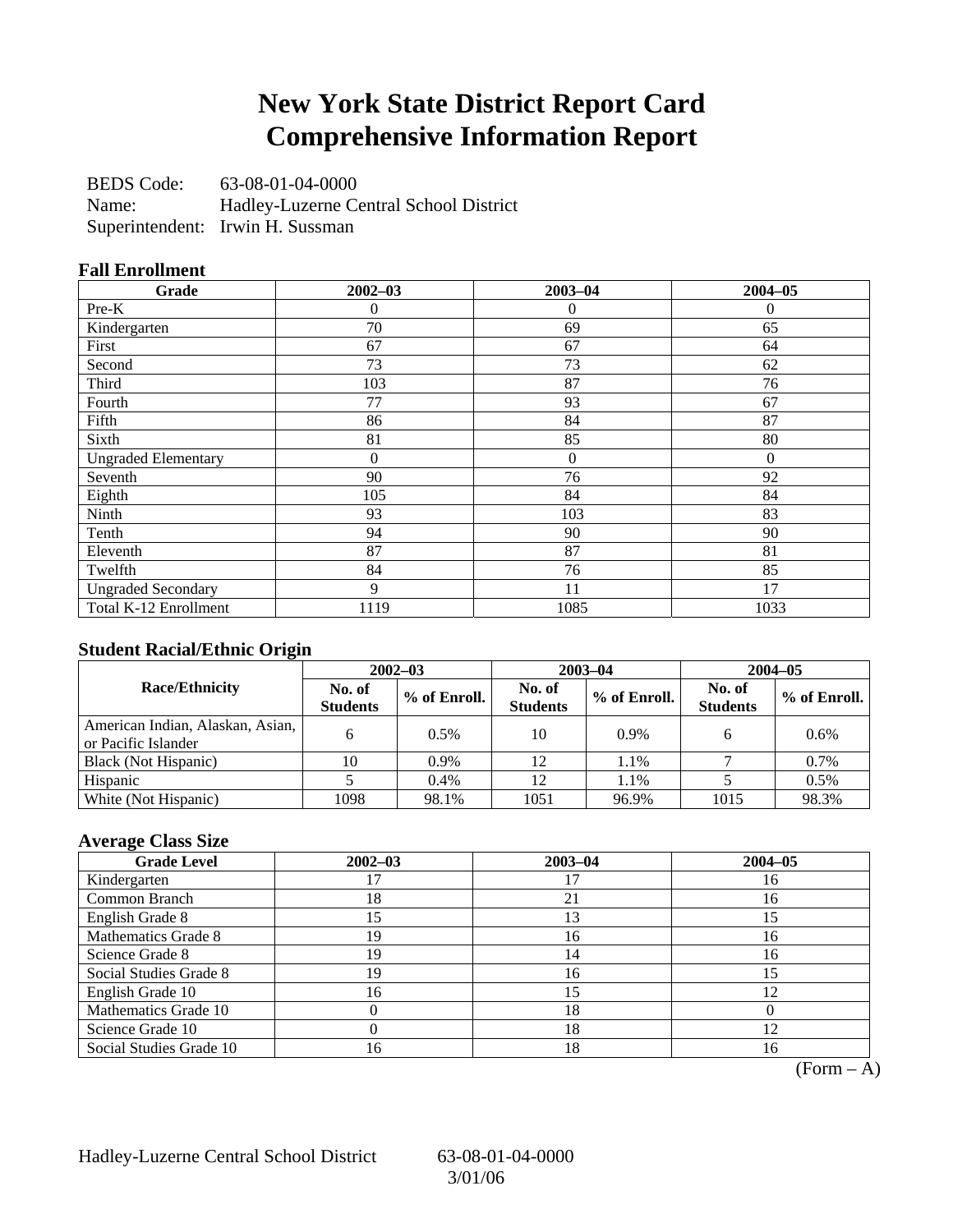### **District Need to Resource Capacity Category**

| <b>N/RC Category</b> | <b>Description</b>                                                                                 |
|----------------------|----------------------------------------------------------------------------------------------------|
|                      | This is a school district with average student needs in relation to<br>district resource capacity. |

### **Similar School Group and Description**

| <b>Similar School Group</b> | <b>Description</b> |
|-----------------------------|--------------------|
| NA                          | <b>NA</b>          |

All schools within the same N/RC category are divided into three similar school groups defined by the percentage of students in the school who are eligible for the free-lunch program and/or who are limited English proficient (also known as English language learners).

#### **Student Demographics Used To Determine Similar Schools Group**

|                                   | $2002 - 03$ |         | $2003 - 04$ |         | $2004 - 05$ |         |
|-----------------------------------|-------------|---------|-------------|---------|-------------|---------|
|                                   | Count       | Percent | Count       | Percent | Count       | Percent |
| <b>Limited English Proficient</b> | ↩           | 0.2%    |             | 0.0%    |             | 0.2%    |
| <b>Eligible for Free Lunch</b>    | 273         | 24.4%   | 315         | 29.0%   | 243         | 23.5%   |

#### **Attendance and Suspension**

|                               | $2001 - 02$      |         |                  | $2002 - 03$ | $2003 - 04$     |         |
|-------------------------------|------------------|---------|------------------|-------------|-----------------|---------|
|                               | $%$ of<br>No. of |         | $%$ of<br>No. of |             | No. of          | $%$ of  |
|                               | <b>Students</b>  | Enroll. | <b>Students</b>  | Enroll.     | <b>Students</b> | Enroll. |
| <b>Annual Attendance Rate</b> |                  | 94.3%   |                  | 94.3%       |                 | 96.1%   |
| <b>Student Suspensions</b>    |                  | 1.7%    | 19               | 1.7%        | 26              | 2.4%    |

### **Student Socioeconomic and Stability Indicators (Percent of Enrollment)**

|                          | $2002 - 03$ | $2003 - 04$ | $2004 - 05$ |
|--------------------------|-------------|-------------|-------------|
| <b>Reduced Lunch</b>     | 7.3%        | 10.4%       | 7.7%        |
| <b>Public Assistance</b> | NA          | NA          | NA          |
| <b>Student Stability</b> | NA          | <b>NA</b>   | NA          |

#### **Staff Counts**

| Staff                                 | $2004 - 05$ |
|---------------------------------------|-------------|
| <b>Total Teachers</b>                 | 100         |
| <b>Total Other Professional Staff</b> |             |
| <b>Total Paraprofessionals</b>        |             |
| Teaching Out of Certification*        |             |

\*Teaching out of certification more than on an incidental basis.

 $(Form - B)$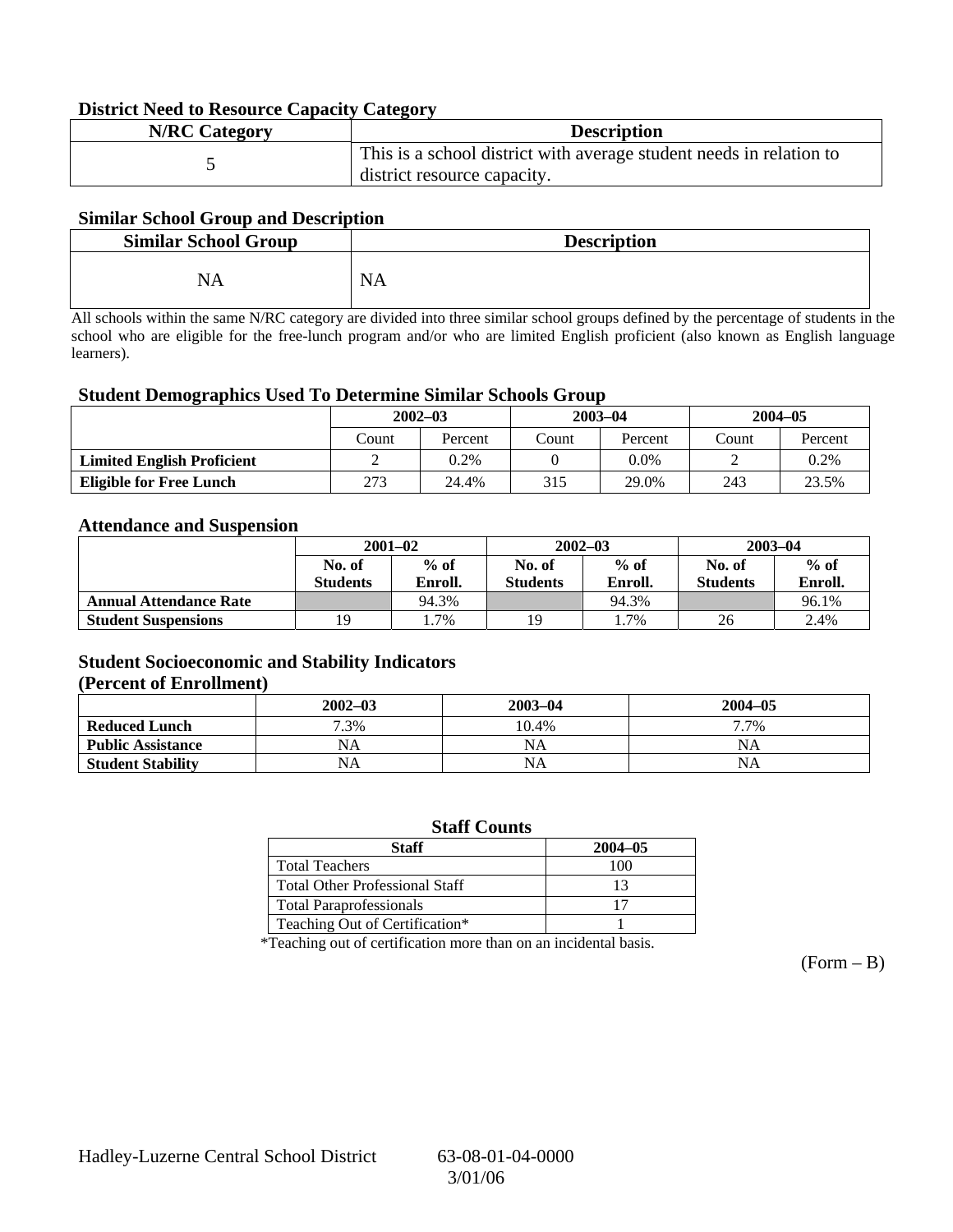# **High School Graduates and Noncompleters**

|                         | <b>High School Graduates and Completers</b>  | $2002 - 03$                                            | $2003 - 04$ | $2004 - 05$ |
|-------------------------|----------------------------------------------|--------------------------------------------------------|-------------|-------------|
|                         | Total Graduates*                             | 66                                                     | 74          | 58          |
| General-                | <b>Regents Diplomas</b>                      | 41                                                     | 37          | 48          |
| <b>Education</b>        | % Regents Diplomas                           | 62%                                                    | 50%         | 83%         |
| <b>Students</b>         | Regents Diplomas with Advanced Designation** |                                                        |             | 28          |
|                         | % Regents Diplomas with Advanced Designation |                                                        |             | 48%         |
|                         | IEP Diplomas or Local Certificates           |                                                        |             |             |
|                         | Total Graduates*                             | 5                                                      |             | 3           |
|                         | <b>Regents Diplomas</b>                      |                                                        | $\Omega$    | 2           |
| <b>Students</b><br>with | % Regents Diplomas                           | 20%                                                    | 0%          | 67%         |
| <b>Disabilities</b>     | Regents Diplomas with Advanced Designation** |                                                        |             | $\theta$    |
|                         | % Regents Diplomas with Advanced Designation | 4<br>4<br>71<br>75<br>37<br>42<br>59%<br>49%<br>4<br>4 | 0%          |             |
|                         | IEP Diplomas or Local Certificates           |                                                        |             | 5           |
|                         | Total Graduates*                             |                                                        |             | 61          |
|                         | <b>Regents Diplomas</b>                      |                                                        |             | 50          |
| <b>All Students</b>     | % Regents Diplomas                           |                                                        | 82%         |             |
|                         | Regents Diplomas with Advanced Designation** |                                                        |             | 28          |
|                         | % Regents Diplomas with Advanced Designation |                                                        |             | 46%         |
|                         | <b>IEP Diplomas or Local Certificates</b>    |                                                        |             | 5           |

\* Only students awarded local diplomas or Regents endorsed diplomas are included in the count of high school graduates in this table. Data include graduates in August, January and June of the school year being reported.

\*\*Beginning with students who first entered grade 9 in 2001–02, students may earn a Regents diploma by passing (scoring 65–100) Regents exams in five areas and meeting course requirements. To earn a Regents diploma with advanced designation, the student must pass eight Regents exams. For more information, see http://www.emsc.nysed.gov/parents/gradreqtsfs.shtml

### **Post-Secondary Plans of 2004–05 Graduates**

|                                                |                | 4-year<br>College | 2-year<br>College | <b>Other Post-</b><br><b>Secondary</b> | <b>Military</b> | <b>Employment</b> | <b>Adult</b><br><b>Services</b> | Plan<br><b>Unknown</b> | <b>Other</b><br><b>Known Plan</b> |
|------------------------------------------------|----------------|-------------------|-------------------|----------------------------------------|-----------------|-------------------|---------------------------------|------------------------|-----------------------------------|
| <b>General-</b><br><b>Education</b>            | <b>Number</b>  | 24                | 27                |                                        | ↑               | 3                 | $\Omega$                        | $\theta$               |                                   |
| <b>Students</b>                                | <b>Percent</b> | 41%               | 47%               | 2%                                     | 3%              | 5%                | $0\%$                           | 0%                     | 2%                                |
| <b>Students</b><br>with<br><b>Disabilities</b> | <b>Number</b>  | $\Omega$          |                   | $\Omega$                               |                 | $\theta$          | $\Omega$                        | $\Omega$               |                                   |
|                                                | <b>Percent</b> | 0%                | 33%               | 0%                                     | 33%             | 0%                | 0%                              | 0%                     | 33%                               |
| All<br><b>Students</b>                         | <b>Number</b>  | 24                | 28                |                                        | 3               | 3                 | $\Omega$                        | $\Omega$               | 2                                 |
|                                                | Percent        | 39%               | 46%               | 2%                                     | 5%              | 5%                | 0%                              | 0%                     | 3%                                |

### **High School Noncompletion Rates**

|                                             |                            | $2002 - 03$     |         | $2003 - 04$     |         | $2004 - 05$     |         |
|---------------------------------------------|----------------------------|-----------------|---------|-----------------|---------|-----------------|---------|
|                                             |                            | No. of          | $%$ of  | No. of          | $%$ of  | No. of          | $%$ of  |
|                                             |                            | <b>Students</b> | Enroll. | <b>Students</b> | Enroll. | <b>Students</b> | Enroll. |
| General-                                    | Dropped Out                |                 |         |                 | $0.6\%$ |                 | 1.6%    |
| <b>Education</b>                            | Entered GED Program*       |                 |         | 12              | 3.9%    | 10              | 3.3%    |
| <b>Students</b>                             | <b>Total Noncompleters</b> |                 |         | 14              | 4.5%    | 15              | 4.9%    |
|                                             | Dropped Out                | ◠               |         |                 | 8.1%    |                 | 2.1%    |
| <b>Students with</b><br><b>Disabilities</b> | Entered GED Program*       |                 |         |                 | 6.5%    |                 | 4.3%    |
|                                             | <b>Total Noncompleters</b> |                 |         |                 | 14.5%   |                 | 6.4%    |
| All<br><b>Students</b>                      | Dropped Out                |                 | 2.5%    |                 | 1.9%    | <sub>6</sub>    | 1.7%    |
|                                             | Entered GED Program*       | 3               | $0.8\%$ | 16              | 4.3%    | 12              | 3.4%    |
|                                             | <b>Total Noncompleters</b> | 12              | 3.3%    | 23              | 6.2%    | 18              | 5.1%    |

\*The number and percentage of students who left a program leading to a high school diploma and entered a program leading to a high school equivalency diploma.

 $(Form - C)$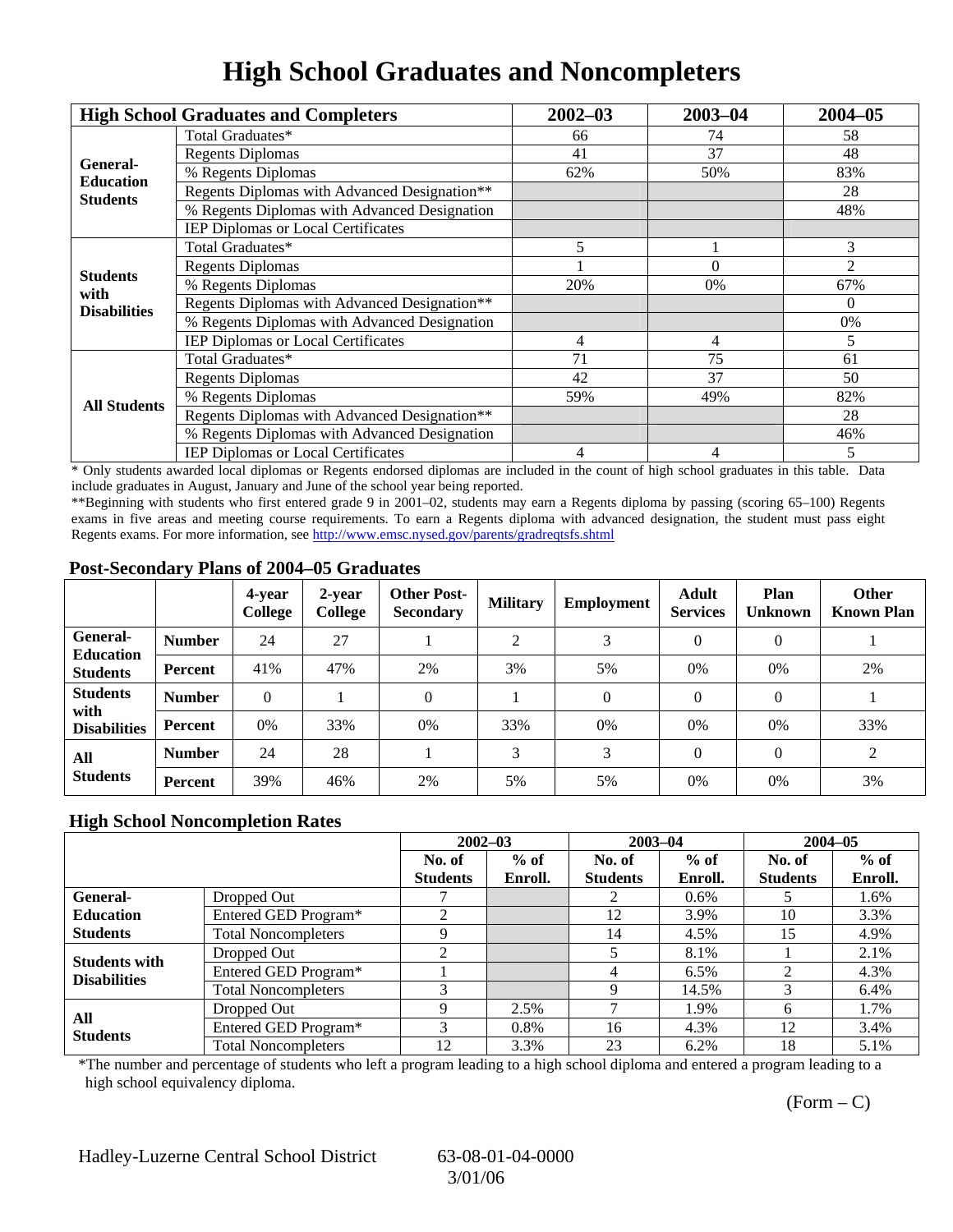## **Career Development and Occupational Studies (CDOS)**

### **Percentage of Students Documenting Self- and Career-Awareness Information and Career Exploration Activities, K–3**

| <b>Grades</b> | $2002 - 03$ | $2003 - 04$ | $2004 - 05$ |
|---------------|-------------|-------------|-------------|
| K–1           | 0%          | 0%          | $0\%$       |
| $2 - 3$       | 9%          | 0%          | 0%          |

### **Students Developing a Career Plan, 4–12**

| <b>Grades</b> |                                      | $2002 - 03$ | $2003 - 04$ | $2004 - 05$ |
|---------------|--------------------------------------|-------------|-------------|-------------|
|               | Number of General-Education Students | $\theta$    | $\theta$    | $\Omega$    |
| $4 - 5$       | Number of Students with Disabilities | $\Omega$    | $\Omega$    | $\Omega$    |
|               | Number of All Students               | $\Omega$    | 0           | $\Omega$    |
|               | Percent of Enrollment                | 0%          | $0\%$       | $0\%$       |
|               | Number of General-Education Students | 167         | 128         | $\Omega$    |
| $6 - 8$       | Number of Students with Disabilities | 28          | 32          | 0           |
|               | Number of All Students               | 195         | 160         | $\Omega$    |
|               | Percent of Enrollment                | 70%         | 64%         | $0\%$       |
|               | Number of General-Education Students | 300         | 0           | $\Omega$    |
| $9 - 12$      | Number of Students with Disabilities | 58          | $\Omega$    | 11          |
|               | Number of All Students               | 358         | $\Omega$    | 11          |
|               | Percent of Enrollment                | 98%         | $0\%$       | 3%          |

### **Career and Technical Education (CTE) Programs**

|                                                   |       | <b>This District</b> | <b>Statewide</b> |
|---------------------------------------------------|-------|----------------------|------------------|
| <b>CTE</b> Program                                | Count | Percentage           | Average          |
| <b>All CTE Programs</b>                           |       |                      |                  |
| Completed the CTE Program                         |       |                      |                  |
| <b>Completed and Passed Regents Exams</b>         |       |                      |                  |
| Completed and had Course Average of 75% or More   |       |                      |                  |
| Completed and Attained a HS Diploma or Equivalent |       |                      |                  |
| Completed and Whose Status is Known               |       |                      |                  |
| Completed and Were Successfully Placed            |       |                      |                  |
| <b>Nontraditional Programs</b>                    |       |                      |                  |
| <b>Underrepresented Gender Members Enrolled</b>   |       |                      |                  |
| Underrepresented Gender Members Who Completed     |       |                      |                  |

Enrollment data are for the 2004–2005 school year; completer data are as of June 2004.

Blank cells indicate that either the district did not have a CTE program or did not report data. These data are reported only at the district level.

 $(Form - D)$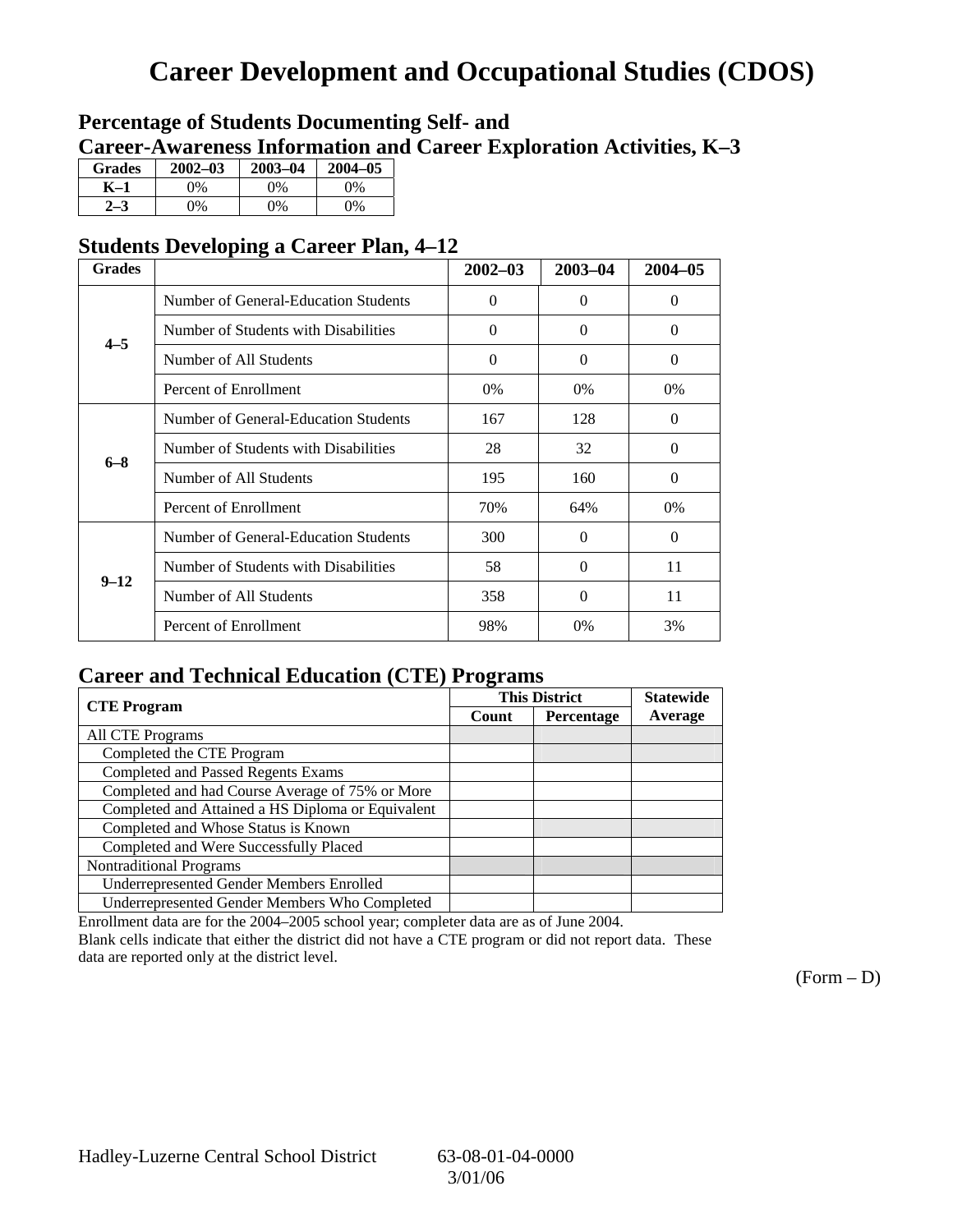# **Second Language Proficiency Examinations**

### **2002–03 2003–04 2004–05 Test No. Tested % Passing No. Tested % Passing No. Tested % Passing**  French  $\begin{array}{|c|c|c|c|c|c|c|c|} \hline \end{array}$  34 | 88% | 22 | 95% | 0 | 0% German 0 0% 0 0% 0 0% Italian ( 0 0% 0 0% 0 0% 0 0% 0 0%

### **General-Education Students**

### **Students with Disabilities**

| Diuuchis with Disabilities |                   |           |            |             |                   |           |  |  |
|----------------------------|-------------------|-----------|------------|-------------|-------------------|-----------|--|--|
| <b>Test</b>                | $2002 - 03$       |           |            | $2003 - 04$ | $2004 - 05$       |           |  |  |
|                            | <b>No. Tested</b> | % Passing | No. Tested | % Passing   | <b>No. Tested</b> | % Passing |  |  |
| French                     |                   |           |            |             |                   | 0%        |  |  |
| German                     |                   | 0%        |            | $0\%$       |                   | 0%        |  |  |
| Italian                    |                   | 0%        |            | $0\%$       |                   | 0%        |  |  |
| Latin                      |                   | 0%        |            | $0\%$       |                   | 0%        |  |  |
| Spanish                    |                   |           |            | 0%          |                   | 0%        |  |  |

Latin 0 0% 0 0% 0 0% Spanish | 37 | 86% | 17 | 53% | 13 | 100%

## **Regents Competency Tests**

### **General-Education Students**

| <b>Test</b>           |                   | $2002 - 03$ |                   | $2003 - 04$ | $2004 - 05$ |           |  |
|-----------------------|-------------------|-------------|-------------------|-------------|-------------|-----------|--|
|                       | <b>No. Tested</b> | % Passing   | <b>No. Tested</b> | % Passing   | No. Tested  | % Passing |  |
| <b>Mathematics</b>    |                   | 0%          |                   | 0%          |             | 0%        |  |
| Science               |                   | 0%          |                   | 0%          |             | 0%        |  |
| Reading               |                   | 0%          |                   | $0\%$       |             | 0%        |  |
| Writing               |                   | 0%          |                   |             |             | 0%        |  |
| <b>Global Studies</b> |                   | 0%          |                   | $0\%$       |             | 0%        |  |
| U.S. Hist & Gov't     |                   | 0%          |                   |             |             | 0%        |  |

### **Students with Disabilities**

| <b>Test</b>           | $2002 - 03$       |           |            | $2003 - 04$ | $2004 - 05$ |           |  |
|-----------------------|-------------------|-----------|------------|-------------|-------------|-----------|--|
|                       | <b>No. Tested</b> | % Passing | No. Tested | % Passing   | No. Tested  | % Passing |  |
| <b>Mathematics</b>    |                   | 0%        |            | $0\%$       |             |           |  |
| Science               |                   |           |            |             |             |           |  |
| Reading               |                   |           |            | 0%          |             |           |  |
| Writing               |                   | 0%        |            | $0\%$       |             |           |  |
| <b>Global Studies</b> |                   | 0%        |            |             |             | 11%       |  |
| U.S. Hist & Gov't     |                   | 0%        |            |             |             |           |  |

 $(Form - E)$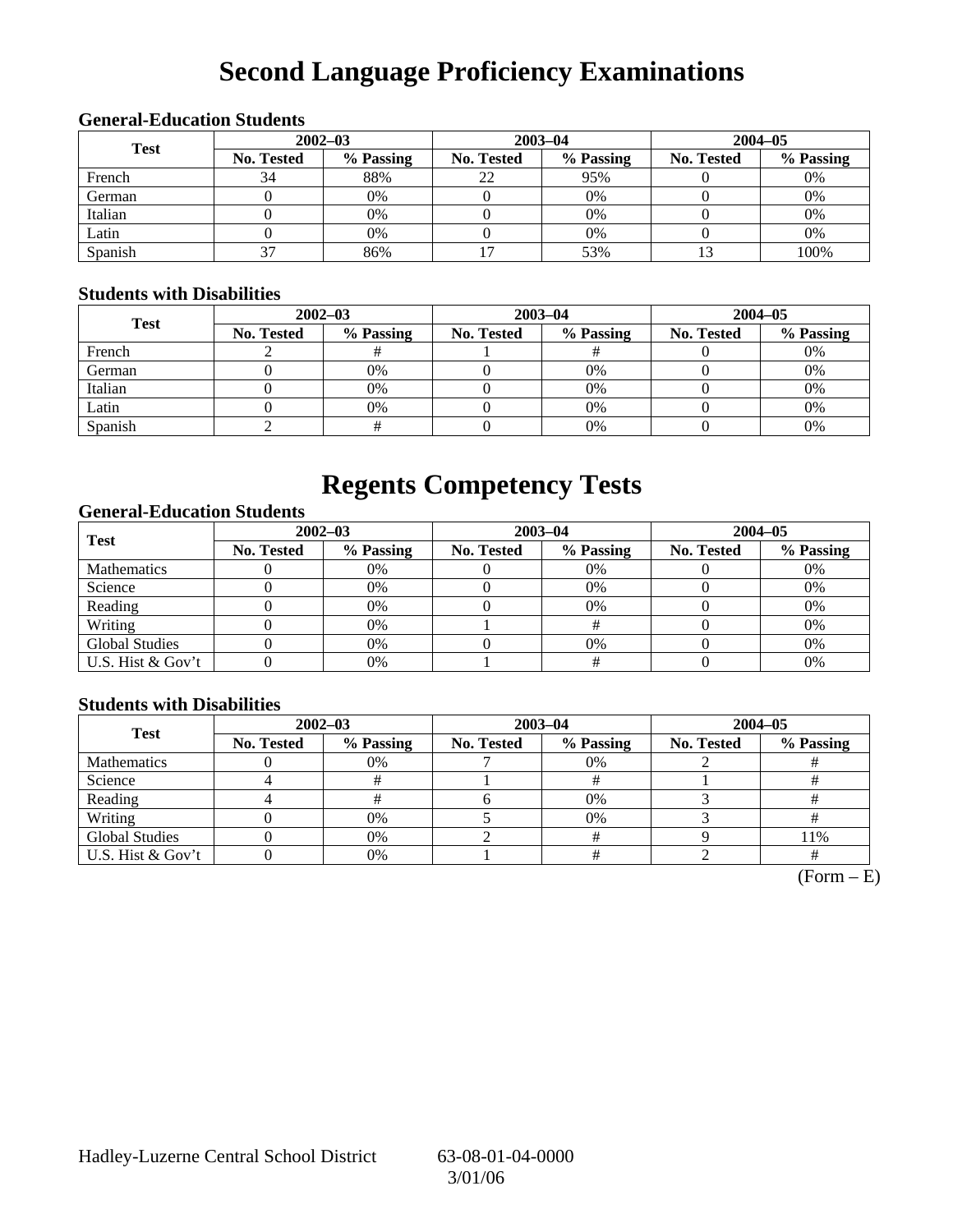# **Regents Examinations**

|                                     | <b>All Students</b> |                                     |                 |                  | <b>Students with Disabilities</b> |                 |
|-------------------------------------|---------------------|-------------------------------------|-----------------|------------------|-----------------------------------|-----------------|
|                                     | $2002 - 03$         | $2003 - 04$                         | $2004 - 05$     | $2002 - 03$      | $2003 - 04$                       | $2004 - 05$     |
|                                     |                     | <b>Comprehensive English</b>        |                 |                  |                                   |                 |
| Number Tested                       | 72                  | 92                                  | 86              | 6                | 17                                | 6               |
| Number Scoring 55-100               | 65                  | $\overline{79}$                     | 83              | $\overline{4}$   | $\overline{7}$                    | $\overline{5}$  |
| Number Scoring 65-100               | $\overline{56}$     | $\overline{70}$                     | $\overline{67}$ | $\overline{2}$   | $\overline{5}$                    | $\overline{3}$  |
| Number Scoring 85-100               | $\overline{31}$     | $\overline{19}$                     | 26              | $\overline{0}$   | $\overline{0}$                    | $\overline{0}$  |
| Percentage of Tested Scoring 55-100 | 90%                 | 86%                                 | 97%             | 67%              | 41%                               | 83%             |
| Percentage of Tested Scoring 65-100 | 78%                 | 76%                                 | 78%             | 33%              | 29%                               | 50%             |
| Percentage of Tested Scoring 85-100 | 43%                 | 21%                                 | 30%             | 0%               | 0%                                | 0%              |
|                                     |                     | <b>Mathematics A</b>                |                 |                  |                                   |                 |
| Number Tested                       | 61                  | 144                                 | 93              | 3                | 20                                | 8               |
| Number Scoring 55-100               | $\overline{57}$     | 139                                 | 89              | $\overline{\#}$  | 15                                | $\overline{7}$  |
| Number Scoring 65-100               | 50                  | 126                                 | 81              | $\overline{\#}$  | 14                                | $\overline{5}$  |
| Number Scoring 85-100               | $\overline{27}$     | $\overline{27}$                     | $\overline{20}$ | $\overline{\#}$  | $\overline{2}$                    | $\overline{0}$  |
| Percentage of Tested Scoring 55-100 | 93%                 | 97%                                 | 96%             | $\frac{1}{2}$    | 75%                               | 88%             |
| Percentage of Tested Scoring 65-100 | 82%                 | 88%                                 | 87%             | $\#$             | 70%                               | 62%             |
| Percentage of Tested Scoring 85-100 | 44%                 | 19%                                 | 22%             | $\overline{\#}$  | 10%                               | 0%              |
|                                     |                     | <b>Mathematics B</b>                |                 |                  |                                   |                 |
| Number Tested                       | $\overline{0}$      | 29                                  | 43              | $\boldsymbol{0}$ | $\boldsymbol{0}$                  | 1               |
| Number Scoring 55-100               | $\overline{0}$      | $\overline{28}$                     | 30              | $\overline{0}$   | $\overline{0}$                    | $\overline{\#}$ |
| Number Scoring 65-100               | $\overline{0}$      | 26                                  | 18              | $\overline{0}$   | $\mathbf{0}$                      | $\overline{\#}$ |
| Number Scoring 85-100               | $\overline{0}$      | 5                                   | 5               | $\overline{0}$   | $\overline{0}$                    | $\#$            |
| Percentage of Tested Scoring 55-100 | 0%                  | 97%                                 | 70%             | 0%               | 0%                                | $\#$            |
| Percentage of Tested Scoring 65-100 | 0%                  | 90%                                 | 42%             | 0%               | 0%                                | $\overline{\#}$ |
| Percentage of Tested Scoring 85-100 | 0%                  | 17%                                 | 12%             | 0%               | 0%                                | #               |
|                                     |                     | <b>Global History and Geography</b> |                 |                  |                                   |                 |
| Number Tested                       | 92                  | 94                                  | 103             | 21               | $\,$ 8 $\,$                       | 12              |
| Number Scoring 55-100               | 80                  | 77                                  | 83              | 12               | 6                                 | $\overline{4}$  |
| Number Scoring 65-100               | 70                  | $\overline{52}$                     | 64              | 10               | $\overline{4}$                    | 3               |
| Number Scoring 85-100               | $\overline{24}$     | $\overline{9}$                      | $\overline{9}$  | $\overline{4}$   | $\overline{0}$                    | $\overline{0}$  |
| Percentage of Tested Scoring 55-100 | 87%                 | 82%                                 | 81%             | 57%              | 75%                               | 33%             |
| Percentage of Tested Scoring 65-100 | 76%                 | 55%                                 | 62%             | 48%              | 50%                               | 25%             |
| Percentage of Tested Scoring 85-100 | 26%                 | 10%                                 | 9%              | 19%              | 0%                                | 0%              |
|                                     |                     | <b>U.S. History and Government</b>  |                 |                  |                                   |                 |
| Number Tested                       | 79                  | 73                                  | 77              | $\sqrt{6}$       | 9                                 | $\mathfrak s$   |
| Number Scoring 55-100               | 78                  | 71                                  | 71              | 6                | 8                                 | $\overline{4}$  |
| Number Scoring 65-100               | $\overline{74}$     | $\overline{64}$                     | $\overline{65}$ | 6                | 6                                 | $\overline{4}$  |
| Number Scoring 85-100               | $\overline{44}$     | $\overline{38}$                     | $\overline{36}$ | $\overline{2}$   | $\overline{5}$                    | $\mathbf{1}$    |
| Percentage of Tested Scoring 55-100 | 99%                 | 97%                                 | 92%             | 100%             | 89%                               | 80%             |
| Percentage of Tested Scoring 65-100 | 94%                 | 88%                                 | 84%             | 100%             | 67%                               | 80%             |
| Percentage of Tested Scoring 85-100 | 56%                 | 52%                                 | 47%             | 33%              | 56%                               | 20%             |

 $\overline{(Form - F)}$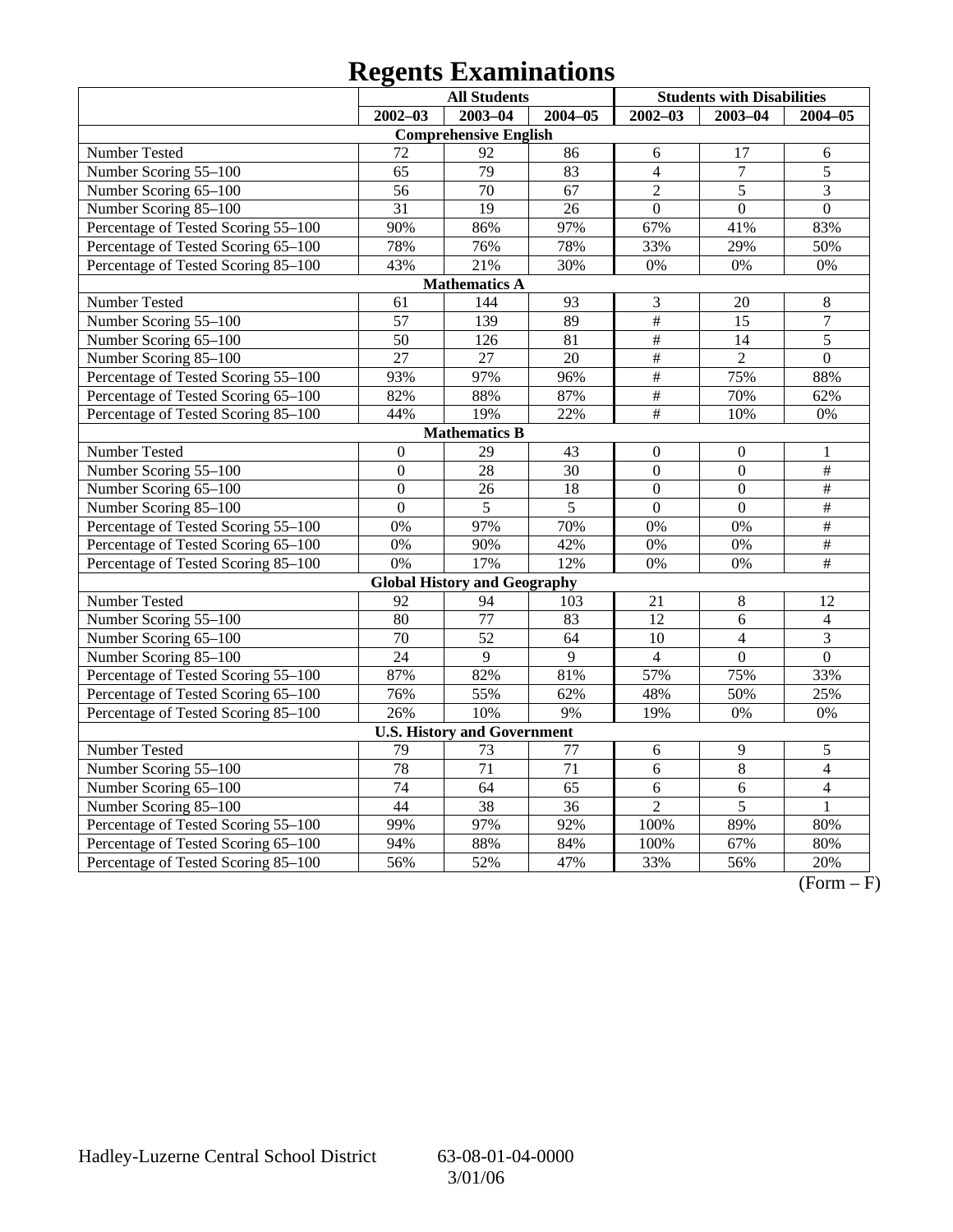## **Regents Examinations**

|                                     |                 | <b>All Students</b>                   |                |                         | <b>Students with Disabilities</b> |                      |
|-------------------------------------|-----------------|---------------------------------------|----------------|-------------------------|-----------------------------------|----------------------|
|                                     | $2002 - 03$     | 2003-04                               | $2004 - 05$    | $2002 - 03$             | $2003 - 04$                       | $2004 - 05$          |
|                                     |                 | <b>Living Environment</b>             |                |                         |                                   |                      |
| Number Tested                       | 90              | 79                                    | 69             | 23                      | 5                                 | $\boldsymbol{7}$     |
| Number Scoring 55-100               | 83              | 78                                    | 67             | 17                      | $\overline{5}$                    | $\overline{5}$       |
| Number Scoring 65-100               | 79              | 72                                    | 61             | 14                      | $\overline{4}$                    | 3                    |
| Number Scoring 85-100               | 32              | 15                                    | 18             | $\overline{2}$          | $\overline{0}$                    | $\overline{0}$       |
| Percentage of Tested Scoring 55-100 | 92%             | 99%                                   | 97%            | 74%                     | 100%                              | 71%                  |
| Percentage of Tested Scoring 65-100 | 88%             | 91%                                   | 88%            | 61%                     | 80%                               | 43%                  |
| Percentage of Tested Scoring 85-100 | 36%             | 19%                                   | 26%            | 9%                      | $0\%$                             | 0%                   |
|                                     |                 | <b>Physical Setting/Earth Science</b> |                |                         |                                   |                      |
| Number Tested                       | 56              | 59                                    | 79             | 3                       | 4                                 | 5                    |
| Number Scoring 55-100               | 53              | 52                                    | 72             | $\#$                    | $\#$                              | $\overline{4}$       |
| Number Scoring 65-100               | 46              | 41                                    | 60             | #                       | $\#$                              | $\overline{2}$       |
| Number Scoring 85-100               | 11              | 12                                    | 8              | $\#$                    | $\#$                              | $\boldsymbol{0}$     |
| Percentage of Tested Scoring 55-100 | 95%             | 88%                                   | 91%            | $\overline{\ddot{\pi}}$ | $\overline{\#}$                   | 80%                  |
| Percentage of Tested Scoring 65-100 | 82%             | 69%                                   | 76%            | $\overline{\#}$         | $\overline{\#}$                   | 40%                  |
| Percentage of Tested Scoring 85-100 | 20%             | 20%                                   | 10%            | $\#$                    | $\#$                              | 0%                   |
|                                     |                 | <b>Physical Setting/Chemistry</b>     |                |                         |                                   |                      |
| Number Tested                       | 38              | 44                                    | 34             | $\boldsymbol{0}$        | $\mathfrak 2$                     | 1                    |
| Number Scoring 55-100               | $\overline{36}$ | 44                                    | 33             | $\overline{0}$          | $\overline{\#}$                   | $\overline{\ddot{}}$ |
| Number Scoring 65-100               | 33              | 43                                    | 33             | $\mathbf{0}$            | $\#$                              | $\overline{\#}$      |
| Number Scoring 85-100               | 6               | 9                                     | $\overline{7}$ | $\overline{0}$          | $\overline{\#}$                   | $\overline{\#}$      |
| Percentage of Tested Scoring 55-100 | 95%             | 100%                                  | 97%            | 0%                      | #                                 | #                    |
| Percentage of Tested Scoring 65-100 | 87%             | 98%                                   | 97%            | 0%                      | $\#$                              | $\#$                 |
| Percentage of Tested Scoring 85-100 | 16%             | 20%                                   | 21%            | 0%                      | $\#$                              | $\#$                 |
|                                     |                 | <b>Physical Setting/Physics</b>       |                |                         |                                   |                      |
| Number Tested                       |                 | 21                                    | 16             |                         | $\boldsymbol{0}$                  | $\mathbf{0}$         |
| Number Scoring 55-100               |                 | 18                                    | 16             |                         | $\mathbf{0}$                      | $\boldsymbol{0}$     |
| Number Scoring 65-100               |                 | 16                                    | 15             |                         | $\overline{0}$                    | $\overline{0}$       |
| Number Scoring 85-100               |                 | $\mathbf{1}$                          | $\overline{7}$ |                         | $\overline{0}$                    | $\overline{0}$       |
| Percentage of Tested Scoring 55-100 |                 | 86%                                   | 100%           |                         | 0%                                | 0%                   |
| Percentage of Tested Scoring 65-100 |                 | 76%                                   | 94%            |                         | 0%                                | 0%                   |
| Percentage of Tested Scoring 85-100 |                 | 5%                                    | 44%            |                         | 0%                                | 0%                   |

\* Physical Setting/Physics results for 2002–03 are not included in the report card because the Department issued new conversion charts for assessments administered in that year.

### $(Form - G)$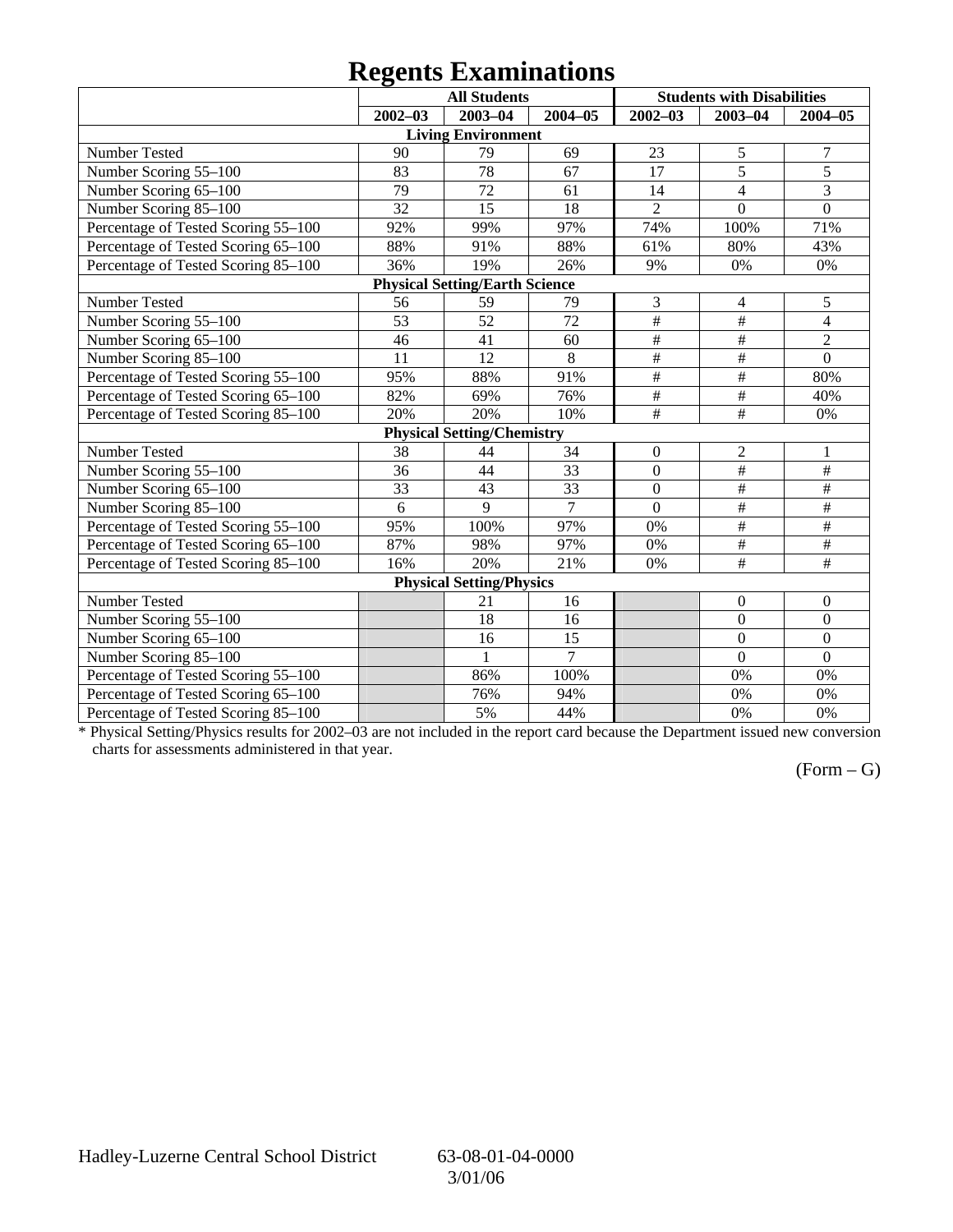# **Regents Examinations**

|                                     |                  | <b>All Students</b>          |                  | <b>Students with Disabilities</b> |                  |                  |
|-------------------------------------|------------------|------------------------------|------------------|-----------------------------------|------------------|------------------|
|                                     | $2002 - 03$      | 2003-04                      | $2004 - 05$      | $2002 - 03$                       | $2003 - 04$      | $2004 - 05$      |
|                                     |                  | <b>Comprehensive French</b>  |                  |                                   |                  |                  |
| Number Tested                       | 42               | $\boldsymbol{0}$             | 24               | $\boldsymbol{0}$                  | $\theta$         | $\theta$         |
| Number Scoring 55-100               | 42               | $\mathbf{0}$                 | 24               | $\boldsymbol{0}$                  | $\mathbf{0}$     | $\boldsymbol{0}$ |
| Number Scoring 65-100               | 42               | $\mathbf{0}$                 | 24               | $\mathbf{0}$                      | $\boldsymbol{0}$ | $\mathbf{0}$     |
| Number Scoring 85-100               | 30               | $\boldsymbol{0}$             | 23               | $\overline{0}$                    | $\overline{0}$   | $\overline{0}$   |
| Percentage of Tested Scoring 55-100 | 100%             | 0%                           | 100%             | $0\%$                             | 0%               | 0%               |
| Percentage of Tested Scoring 65-100 | 100%             | 0%                           | 100%             | $0\%$                             | 0%               | 0%               |
| Percentage of Tested Scoring 85-100 | 71%              | 0%                           | 96%              | 0%                                | 0%               | 0%               |
|                                     |                  | <b>Comprehensive Italian</b> |                  |                                   |                  |                  |
| Number Tested                       | 0                | $\boldsymbol{0}$             | $\boldsymbol{0}$ | $\boldsymbol{0}$                  | $\boldsymbol{0}$ | $\overline{0}$   |
| Number Scoring 55-100               | $\boldsymbol{0}$ | $\mathbf{0}$                 | $\boldsymbol{0}$ | $\mathbf{0}$                      | $\mathbf{0}$     | $\boldsymbol{0}$ |
| Number Scoring 65-100               | $\overline{0}$   | $\mathbf{0}$                 | $\mathbf{0}$     | $\mathbf{0}$                      | $\boldsymbol{0}$ | $\overline{0}$   |
| Number Scoring 85-100               | $\overline{0}$   | $\boldsymbol{0}$             | $\overline{0}$   | $\overline{0}$                    | $\overline{0}$   | $\overline{0}$   |
| Percentage of Tested Scoring 55-100 | 0%               | 0%                           | 0%               | 0%                                | 0%               | 0%               |
| Percentage of Tested Scoring 65-100 | 0%               | 0%                           | $0\%$            | 0%                                | 0%               | 0%               |
| Percentage of Tested Scoring 85-100 | 0%               | 0%                           | 0%               | 0%                                | 0%               | 0%               |
|                                     |                  | <b>Comprehensive German</b>  |                  |                                   |                  |                  |
| Number Tested                       | $\theta$         | $\boldsymbol{0}$             | $\boldsymbol{0}$ | $\boldsymbol{0}$                  | $\boldsymbol{0}$ | $\mathbf{0}$     |
| Number Scoring 55-100               | $\boldsymbol{0}$ | $\mathbf{0}$                 | $\boldsymbol{0}$ | $\mathbf{0}$                      | $\mathbf{0}$     | $\boldsymbol{0}$ |
| Number Scoring 65-100               | $\overline{0}$   | $\mathbf{0}$                 | $\mathbf{0}$     | $\mathbf{0}$                      | $\boldsymbol{0}$ | $\mathbf{0}$     |
| Number Scoring 85-100               | $\overline{0}$   | $\overline{0}$               | $\overline{0}$   | $\overline{0}$                    | $\overline{0}$   | $\overline{0}$   |
| Percentage of Tested Scoring 55-100 | 0%               | 0%                           | 0%               | 0%                                | 0%               | 0%               |
| Percentage of Tested Scoring 65-100 | 0%               | 0%                           | 0%               | 0%                                | 0%               | 0%               |
| Percentage of Tested Scoring 85-100 | 0%               | 0%                           | 0%               | 0%                                | 0%               | 0%               |
|                                     |                  | <b>Comprehensive Hebrew</b>  |                  |                                   |                  |                  |
| Number Tested                       | $\boldsymbol{0}$ | $\boldsymbol{0}$             | $\boldsymbol{0}$ | $\boldsymbol{0}$                  | $\boldsymbol{0}$ | $\mathbf{0}$     |
| Number Scoring 55-100               | $\boldsymbol{0}$ | $\boldsymbol{0}$             | $\boldsymbol{0}$ | $\mathbf{0}$                      | $\overline{0}$   | $\boldsymbol{0}$ |
| Number Scoring 65-100               | $\overline{0}$   | $\mathbf{0}$                 | $\mathbf{0}$     | $\boldsymbol{0}$                  | $\boldsymbol{0}$ | $\mathbf{0}$     |
| Number Scoring 85-100               | $\overline{0}$   | $\boldsymbol{0}$             | $\overline{0}$   | $\overline{0}$                    | $\overline{0}$   | $\mathbf{0}$     |
| Percentage of Tested Scoring 55-100 | 0%               | 0%                           | 0%               | 0%                                | 0%               | 0%               |
| Percentage of Tested Scoring 65-100 | 0%               | 0%                           | $0\%$            | 0%                                | 0%               | 0%               |
| Percentage of Tested Scoring 85-100 | 0%               | 0%                           | 0%               | 0%                                | 0%               | 0%               |
|                                     |                  | <b>Comprehensive Spanish</b> |                  |                                   |                  |                  |
| Number Tested                       | 32               | $\theta$                     | 14               | $\boldsymbol{0}$                  | $\boldsymbol{0}$ | $\boldsymbol{0}$ |
| Number Scoring 55-100               | 32               | $\boldsymbol{0}$             | 14               | $\boldsymbol{0}$                  | $\boldsymbol{0}$ | $\mathbf{0}$     |
| Number Scoring 65–100               | 32               | $\boldsymbol{0}$             | 13               | $\theta$                          | $\boldsymbol{0}$ | $\boldsymbol{0}$ |
| Number Scoring 85-100               | 20               | $\overline{0}$               | $\overline{9}$   | $\Omega$                          | $\theta$         | $\overline{0}$   |
| Percentage of Tested Scoring 55-100 | 100%             | 0%                           | 100%             | $0\%$                             | 0%               | 0%               |
| Percentage of Tested Scoring 65-100 | 100%             | 0%                           | 93%              | 0%                                | 0%               | 0%               |
| Percentage of Tested Scoring 85-100 | 62%              | 0%                           | 64%              | 0%                                | 0%               | 0%               |
|                                     |                  | <b>Comprehensive Latin</b>   |                  |                                   |                  |                  |
| Number Tested                       | $\boldsymbol{0}$ | $\boldsymbol{0}$             | $\boldsymbol{0}$ | $\boldsymbol{0}$                  | $\boldsymbol{0}$ | $\mathbf{0}$     |
| Number Scoring 55-100               | $\boldsymbol{0}$ | $\boldsymbol{0}$             | $\boldsymbol{0}$ | $\boldsymbol{0}$                  | $\boldsymbol{0}$ | $\boldsymbol{0}$ |
| Number Scoring 65-100               | $\boldsymbol{0}$ | $\boldsymbol{0}$             | $\boldsymbol{0}$ | $\boldsymbol{0}$                  | $\boldsymbol{0}$ | $\boldsymbol{0}$ |
| Number Scoring 85-100               | $\boldsymbol{0}$ | $\boldsymbol{0}$             | $\mathbf{0}$     | $\mathbf{0}$                      | $\mathbf{0}$     | $\boldsymbol{0}$ |
| Percentage of Tested Scoring 55-100 | 0%               | 0%                           | $0\%$            | 0%                                | 0%               | 0%               |
| Percentage of Tested Scoring 65-100 | 0%               | 0%                           | 0%               | 0%                                | 0%               | 0%               |
| Percentage of Tested Scoring 85-100 | 0%               | 0%                           | 0%               | 0%                                | 0%               | 0%               |

 $(Form - H)$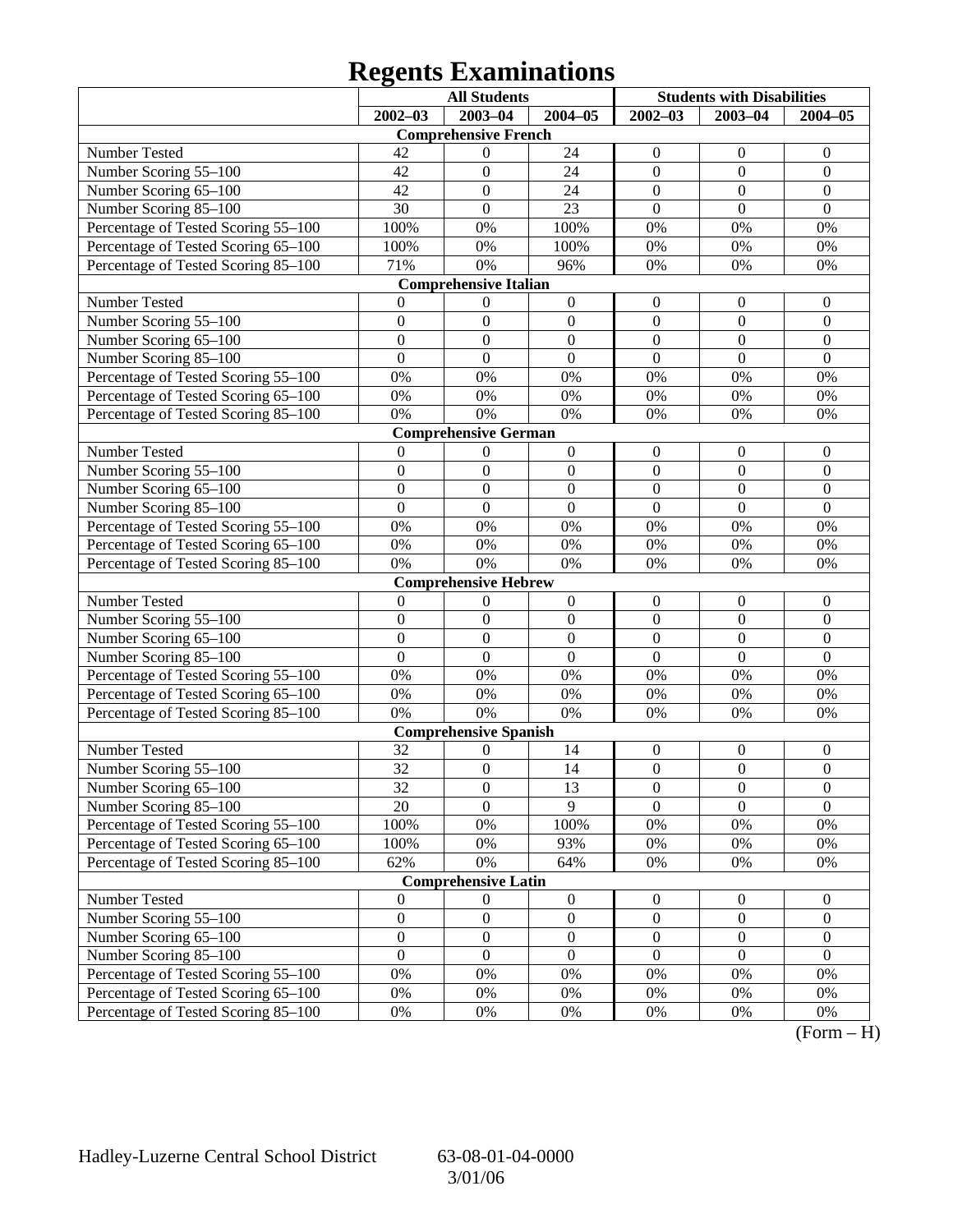|                 |                                   | <b>Number</b><br><b>Tested</b> | $%$ at Level 1 | $\%$ at Level 2 | $%$ at Level 3 | % at Level 4 |
|-----------------|-----------------------------------|--------------------------------|----------------|-----------------|----------------|--------------|
|                 | <b>General-Education Students</b> | 74                             | 9%             | 14%             | 64%            | 14%          |
| <b>Nov 2004</b> | <b>Students with Disabilities</b> | 13                             | 38%            | 15%             | 46%            | 0%           |
|                 | All Students                      | 87                             | 14%            | 14%             | 61%            | $1\%$        |

# **Elementary-Level Social Studies**

## **Middle-Level Social Studies**

|                  |                                   | <b>Number</b><br><b>Tested</b> | $%$ at Level 1 | % at Level 2 | $%$ at Level 3 | $%$ at Level 4 |
|------------------|-----------------------------------|--------------------------------|----------------|--------------|----------------|----------------|
|                  | <b>General-Education Students</b> | 68                             | 1%             | 10%          | 65%            | 24%            |
| <b>June 2005</b> | <b>Students with Disabilities</b> |                                | 9%             | 64%          | 27%            | 0%             |
|                  | All Students                      | 79                             | 3%             | 18%          | 59%            | 20%            |

 $(Form - I)$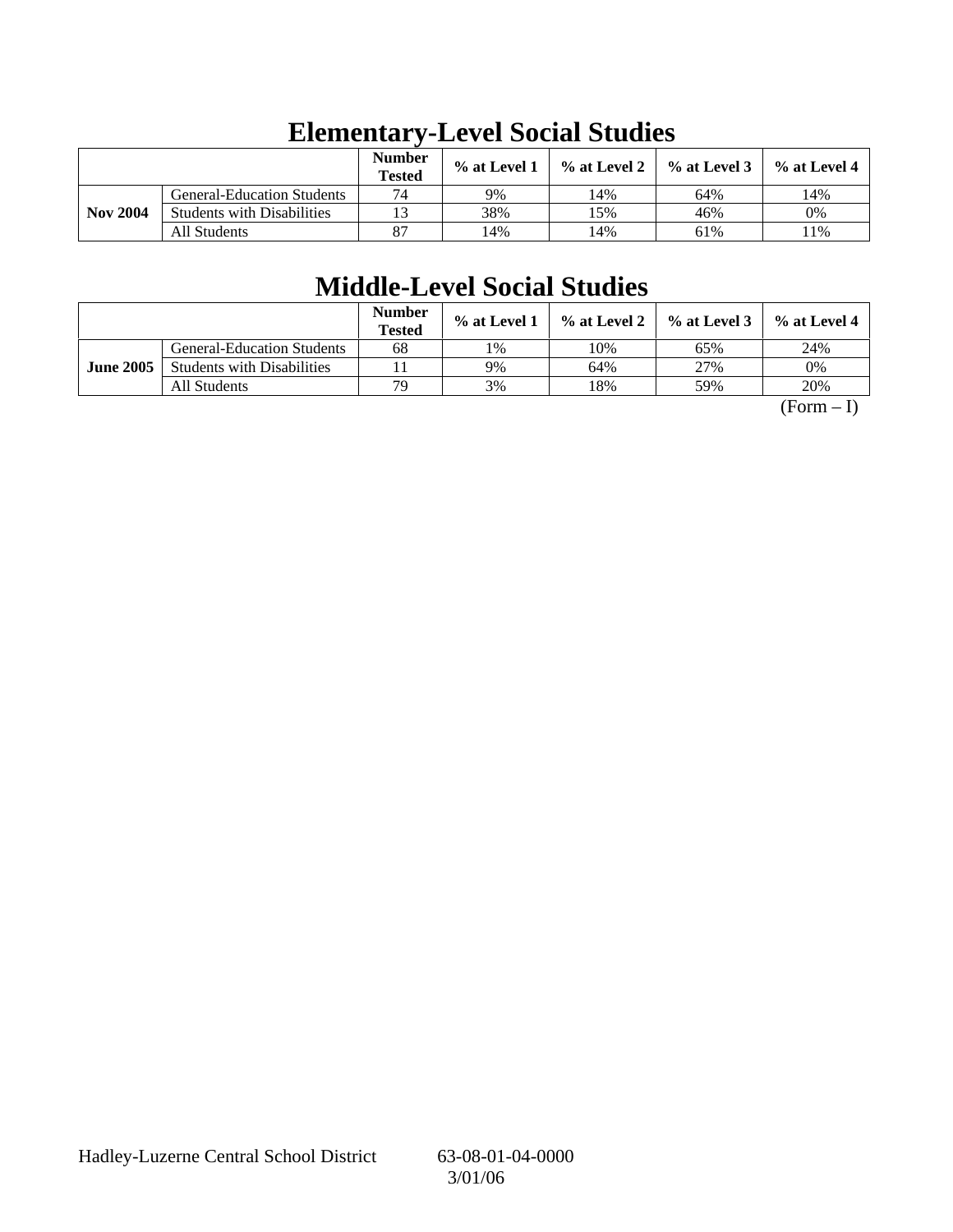## **New York State Alternate Assessments (NYSAA) 2004–05**

|                              | <b>Count of Students</b> |                         |                |         |         |         |  |  |  |  |
|------------------------------|--------------------------|-------------------------|----------------|---------|---------|---------|--|--|--|--|
| <b>Test</b>                  | <b>Tested</b>            | <b>Not Tested</b>       | <b>Level 1</b> | Level 2 | Level 3 | Level 4 |  |  |  |  |
|                              |                          | <b>Elementary Level</b> |                |         |         |         |  |  |  |  |
| <b>Social Studies</b>        |                          |                         |                |         |         |         |  |  |  |  |
|                              | <b>Middle Level</b>      |                         |                |         |         |         |  |  |  |  |
| <b>Social Studies</b>        |                          |                         | #              | #       | #       | #       |  |  |  |  |
|                              |                          | <b>Secondary Level</b>  |                |         |         |         |  |  |  |  |
| <b>English Language Arts</b> |                          |                         |                |         |         |         |  |  |  |  |
| <b>Social Studies</b>        |                          |                         |                |         |         |         |  |  |  |  |
| Mathematics                  |                          |                         |                |         |         |         |  |  |  |  |
| Science                      |                          |                         |                |         |         |         |  |  |  |  |

## **2001 Cohort Performance on Regents Examinations after Four Years**

|                              |                                    | <b>General-Education Students</b>   |                | <b>Students with Disabilities</b>  |                                      |                | <b>All Students</b>                |                                      |                |
|------------------------------|------------------------------------|-------------------------------------|----------------|------------------------------------|--------------------------------------|----------------|------------------------------------|--------------------------------------|----------------|
|                              | Global<br><b>History</b><br>& Geo. | U.S.<br><b>History</b><br>$&$ Gov't | <b>Science</b> | Global<br><b>History</b><br>& Geo. | U.S.<br><b>History</b><br>$\&$ Gov't | <b>Science</b> | Global<br><b>History</b><br>& Geo. | U.S.<br><b>History</b><br>$\&$ Gov't | <b>Science</b> |
| <b>Cohort Enrollment</b>     | 69                                 | 69                                  | 69             |                                    |                                      |                | 77                                 |                                      | 77             |
| Number Scoring 55–64         |                                    |                                     |                |                                    | ◠                                    |                |                                    |                                      | ∠              |
| Number Scoring 65-84         | 35                                 | 24                                  | 28             |                                    |                                      |                | 39                                 | 24                                   | 33             |
| Number Scoring 85-100        | 23                                 | 38                                  | 39             |                                    |                                      |                | 25                                 | 42                                   | 40             |
| <b>Approved Alternatives</b> |                                    |                                     |                |                                    |                                      |                |                                    |                                      |                |

 $\overline{(Form - J)}$